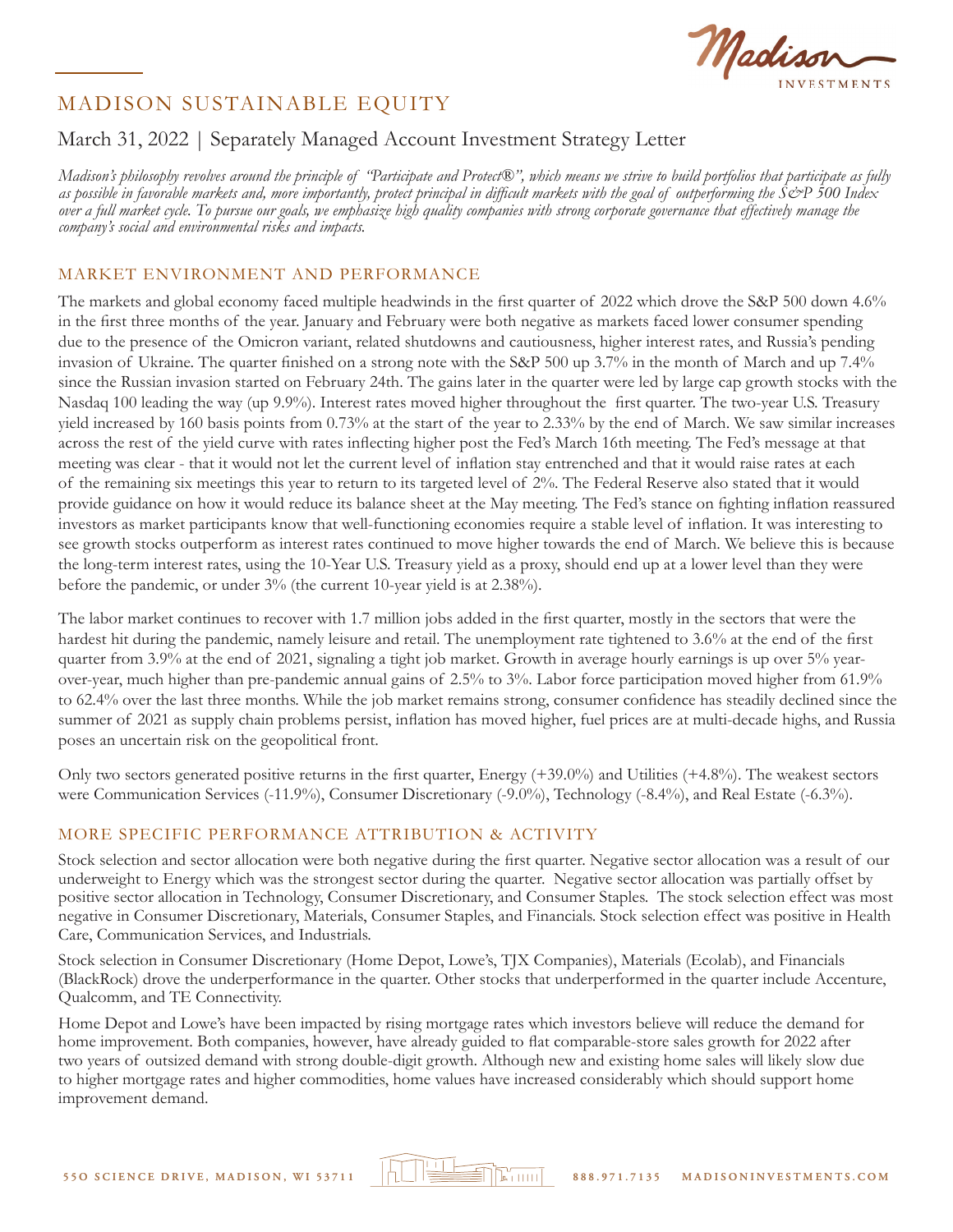

# March 31, 2022 | Separately Managed Account Investment Strategy Letter

BlackRock last updated the market in mid-January with another year and quarter of strong organic growth. Organic asset growth was 6% and organic base fee growth was 11% for 2021. The market reacted negatively to management's comments that expenses are expected to rise 15% to 20% in 2022. This was well ahead of expectations of 14% expense growth for the upcoming year. Key expense areas include technology investments and new capabilities in its risk management software. BlackRock has a strong track record of delivering results on its investments to enhance long-term growth and drive durable earnings growth.

Accenture continues to post impressive sales and booking growth and consensus earnings per share continue to move higher. However, the stock has been weak along with the Information Technology sector which was one of the worst performing sectors in the first quarter (-8.4% vs. -4.6% for the S&P 500). After strong performance for the Technology sector in the last few years, we are not surprised to see some sector rotation.

TE Connectivity reported results at the end of January, but the stock has been weak due to its exposure to transportationrelated end markets. 60% of the company's revenue comes from Transportation Solutions with the automotive sector the largest contributor at 43% of revenue. The supply chain disruptions and chip shortages continue to impact automobile production globally. The Russia-Ukraine tensions have put additional pressure on the stock due to its exposure to Europe which accounts for 37% of sales. TE Connectivity benefits from the increased semiconductor content in its end market and especially in Transportation where it can continue to grow faster than its end markets.

Stock selection in Health Care (Bristol-Myers, Eli Lilly, and Becton Dickinson), Communication Services (Alphabet), and Industrials (Union Pacific) was positive. Other notable strong performance came from Costco, Progressive, and Visa.

Bristol's stock continues to rebound as investors get more comfortable with Bristol's growth prospects despite the patent expiry on Revlimid. Bristol has several key product launches in the next year or two which each have billion dollars sales opportunities. Eliquis is expected to grow in the double digits in 2022. Bristol also announced a \$15 billion share repurchase authorization.

Eli Lilly's breadth of growth drivers is solid and long-term consensus for its key diabetes franchise may be conservative. This year is about delivering on pivotal late-stage pipeline data and regulatory decisions. These include expected approval for Tirzepatide for diabetes, and various Phase III data and filings which are potentially significant growth drivers. In late February, the company received approval for Jardiance for patients with heart failure.

Becton reported a solid first fiscal quarter as the base business is starting to deliver more consistent growth. Management raised revenue and earnings per share guidance for fiscal 2022. Base business revenue growth is estimated to increase 5.8% to 6.8% (up from 5% to 6%) driven by the Life Sciences and Interventional segments. Base operating margins are expected to improve by approximately 200 basis points from 21.7% last year to 23.7%. Adjusted earnings per share was raised by 4% from \$12.40 to \$12.90.

Costco continues to outperform due to its consistent sales growth (total company same-store sales were  $+11.1\%$  in its fiscal second quarter) and superior business model focused on a limited number of SKUs that generate strong volume growth, a higher turnover ratio, and negative working capital in a treasure hunt shopping environment.

Progressive has reported solid premium growth and a steadier combined ratio over the last several months, slightly better than its long-term target of 96%. Net premiums written increased 20% year-over-year in the month of February supported by a 17% increase in Commercial Lines. Auto insurance pricing has increased since the end of 2021 with Progressive raising rates in the high single digits.

During the quarter, we added to our positions in TJX and Adobe on weakness. TJX is the market leader in off-price apparel and home fashion. It is currently experiencing headwinds from higher freight costs, but we continue to like its long-term position. Adobe had been weak following its last quarterly report in December where it failed to beat and raise as it has typically done. We used the opportunity to add to our position. We continue to expect mid to high teens growth from Adobe over the next several years.

#### SUSTAINABLE NOTES

During the quarter, we had a chance to meet with NextEra Energy and Linde at an ESG conference. Both NextEra and Linde are well-positioned to benefit from the global transition to renewable energy and away from fossil fuels. NextEra Energy is the largest producer of renewable energy in the United States and is adding capacity to maintain that position, benefiting from the strong demand for renewable energy. Today 30 to 40% of NextEra's electricity is produced from renewables. Renewable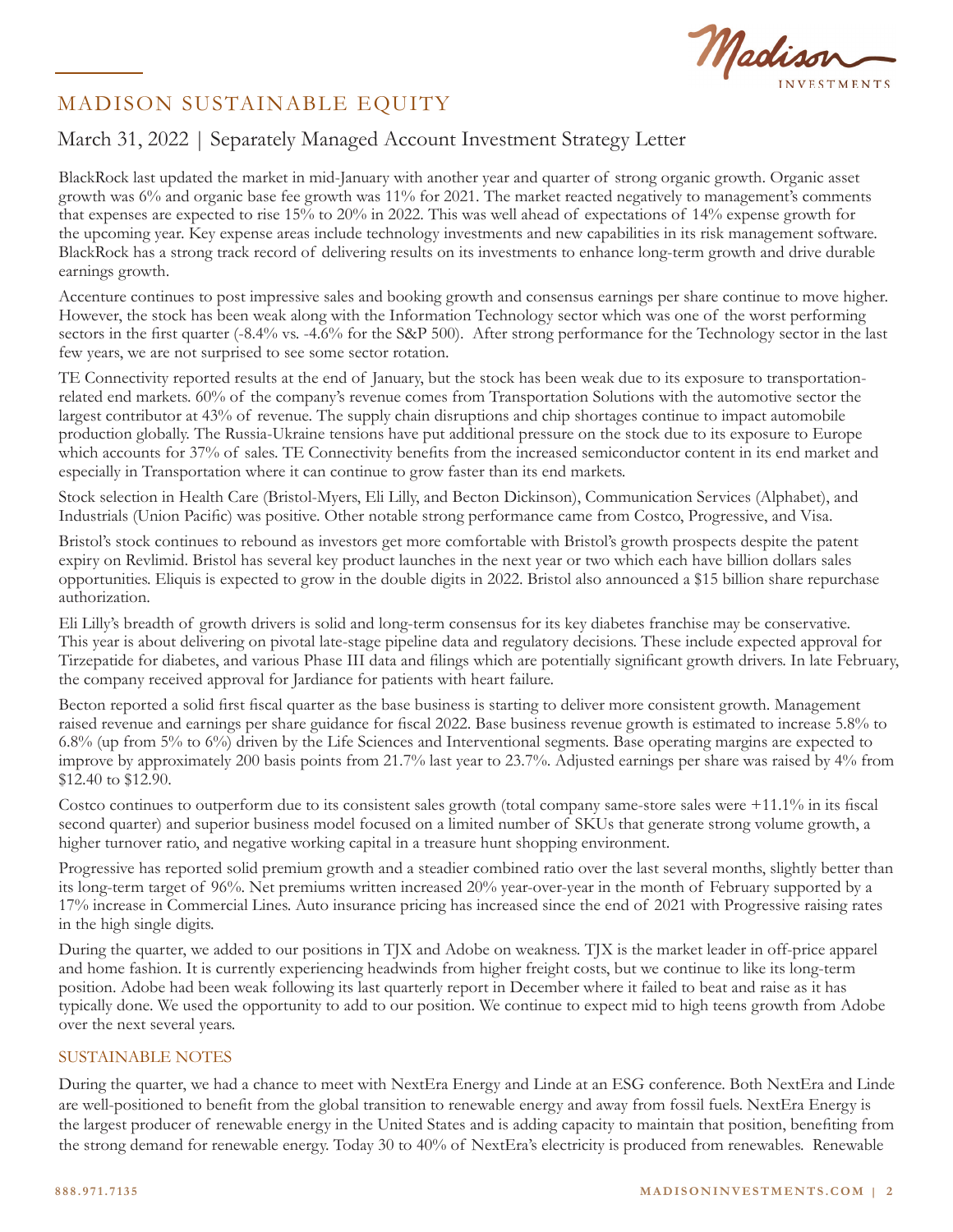

# March 31, 2022 | Separately Managed Account Investment Strategy Letter

energy is now economical when compared to other energy sources, cheaper than nuclear, natural gas, and coal. NextEra and their utilities have a long-term goal of 100% carbon free generation but have not provided details on timing or how they plan to get there. NextEra estimates that it will take \$4 trillion in just renewable and storage investments to decarbonize the US economy. There are numerous challenges including the transmission of renewable electricity to the customer on a consistent basis. Solar and wind are not reliable enough for multi-day use. We also need to see improvements in storage (think batteries) so that you could improve the consistency of supply. Hydrogen is also several years away. NextEra estimated that it would take 10 years or more of investment for Hydrogen to be a viable industry.

At Linde, sustainability is embedded in their business and reflected in their goals. Linde has set goals of a 35% cut in absolute emissions by 2035 and carbon neutrality by 2050. With the recent update of sustainability goals, management has included a short-term incentive component in compensation which will be driven by greenhouse gas emission reduction. One-third of Linde's annual research and development budget is geared towards decarbonization. We expect Linde to be a key player in the development of the hydrogen market. The industry is currently transitioning from gray to blue hydrogen but likely won't get to green hydrogen until later in the decade. As an industrial gas company, Linde is a company of engineers and is therefore somewhat challenged from a diversity perspective. Linde has set a target for 30% representation of women globally by 2030. They are currently at 27%. They have various mentorship and sponsorship programs to develop women, to attract women and to help to retain women. Diversity and inclusion metrics are also considered in management compensation.

### OUR OUTLOOK AND POSITIONING

Monetary policy tightening and slowing growth warrants caution. Add to that the largest land war in Europe in 80 years, a spike in prices across all commodities driving 40-year highs in inflation, and protracted supply chain disruptions. There are many reasons for a more defensive stance for investors. How much of this is discounted in equity prices today and what does the earnings growth environment look like over the next year?

The market is currently expecting the Federal Reserve will raise rates at each of the next seven meetings with the Fed Funds Rate increasing to approximately 2.7% by early 2023. The current yield curve has quickly discounted the Fed's resolve to fight inflation with the 2-Year U.S. Treasury yield moving above 2.5% at the end of the first quarter. The risk of even higher rates depends on the level of inflation. Inflation is expected to peak in the first quarter with lower levels of inflation, but still high relative to the Fed's 2% target, starting in the second quarter and ending the year with inflation at approximately 4.5%. Inflation is expected to drop down to 2% by the end of 2023. We believe that by the end of this tightening cycle, long-term interest rates will still be lower than pre-pandemic levels.

2022 S&P 500 earnings have moved higher since the beginning of the year and are expected to grow 9% to just under \$228. We will monitor the direction of estimates as first quarter earnings are reported and as companies give guidance for the full year. Current earnings estimates for 2023 and 2024 point to approximately 10% earnings growth.

The US economy is healthy. Total employment has nearly returned to pre-pandemic levels with 158.5 million people employed. The economy added 1.7 million new jobs in the first quarter alone with gains from the sectors that were hit the hardest during the pandemic, namely hospitality and retail. The unemployment is at 3.6% and labor force participation is at 62.4%, just one percentage point below the pre-pandemic levels. Real GDP growth will likely show much slower growth in the first quarter of approximately 1.5%, down from an inventory inflated growth of 6.9% in the fourth quarter of 2021. But Real GDP growth is estimated to re-accelerate to 3% in the second and third quarters of this year before returning to normalized growth of approximately 2% in 2023.

We believe the Fed pivot has been discounted, the underlying fundamentals of the economy are solid yet slowing from the last couple of years, and consumer and business balance sheets are healthy. Given this backdrop, we continue to favor companies that have pricing power and operate in attractive long-term growth markets with strong competitive advantages that are attractively priced. All our portfolio companies must fully integrate sustainability within their overall strategies, and we review their sustainability efforts annually.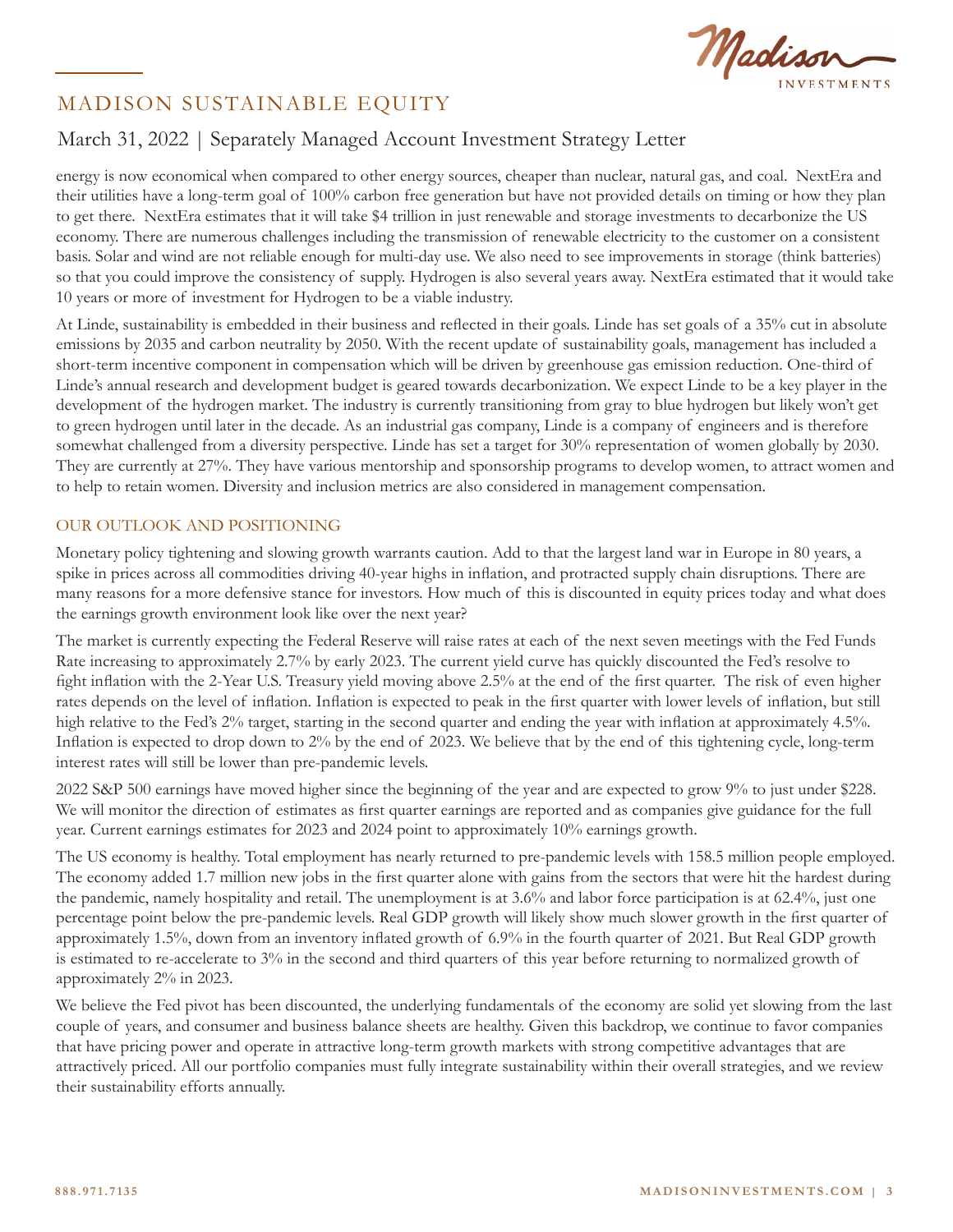

# March 31, 2022 | Separately Managed Account Performance & Characteristics

*Portfolio Characteristics may help you understand how the portfolio, taken as a whole, is situated relative to other portfolios or the benchmark. See the Definitions section contained in these materials for more details about each metric presented below.*

### Portfolio Characteristics

|                                     | Madison<br>Sustainable<br>Equity <sup>1</sup> | $S\&P500\&$<br>Index |
|-------------------------------------|-----------------------------------------------|----------------------|
| Number of holdings                  | 40                                            | 505                  |
| Weighted avg. market cap (billions) | \$530.0                                       | \$647.0              |
| P/E                                 | 25.5x                                         | 22.1x                |
| Est. 3-5 yr EPS Growth              | $16.0\%$                                      | 13.9%                |
| Return on Equity                    | $29.0\%$                                      | 27.4%                |
| Dividend yield                      | $1.27\%$                                      | $1.35\%$             |
| Turnover Range                      | $20 - 40\%$                                   |                      |

### Portfolio Statistics (%)

| Since Inception    | Madison | $S\&P500\&$<br>Index |
|--------------------|---------|----------------------|
| Up Capture Ratio   | 91.27   | 100.00               |
| Down Capture Ratio | 84.56   | 100.00               |
| Standard Deviation | 14.19   | 15.66                |

## Sector Distribution (%)

|                               | Madison <sup>1</sup> | $S\&P500\circledR$<br>Index |
|-------------------------------|----------------------|-----------------------------|
| <b>Communication Services</b> | 10.00                | 9.36                        |
| Consumer Discretionary        | 9.65                 | 12.02                       |
| Consumer Staples              | 8.67                 | 6.08                        |
| Energy                        |                      | 3.87                        |
| Financials                    | 9.25                 | 11.11                       |
| Health Care                   | 15.95                | 13.61                       |
| Industrials                   | 7.22                 | 7.86                        |
| Information Technology        | 27.00                | 28.02                       |
| Materials                     | 3.70                 | 2.62                        |
| <b>Real Estate</b>            | 1.61                 | 2.72                        |
| Utilities                     | 2.53                 | 2.74                        |
| Cash                          | 4.43                 |                             |

### Risk/Reward



*Please Note: Actual management fees will vary depending on each individual agreement. See Note #2 on the following page for more information.*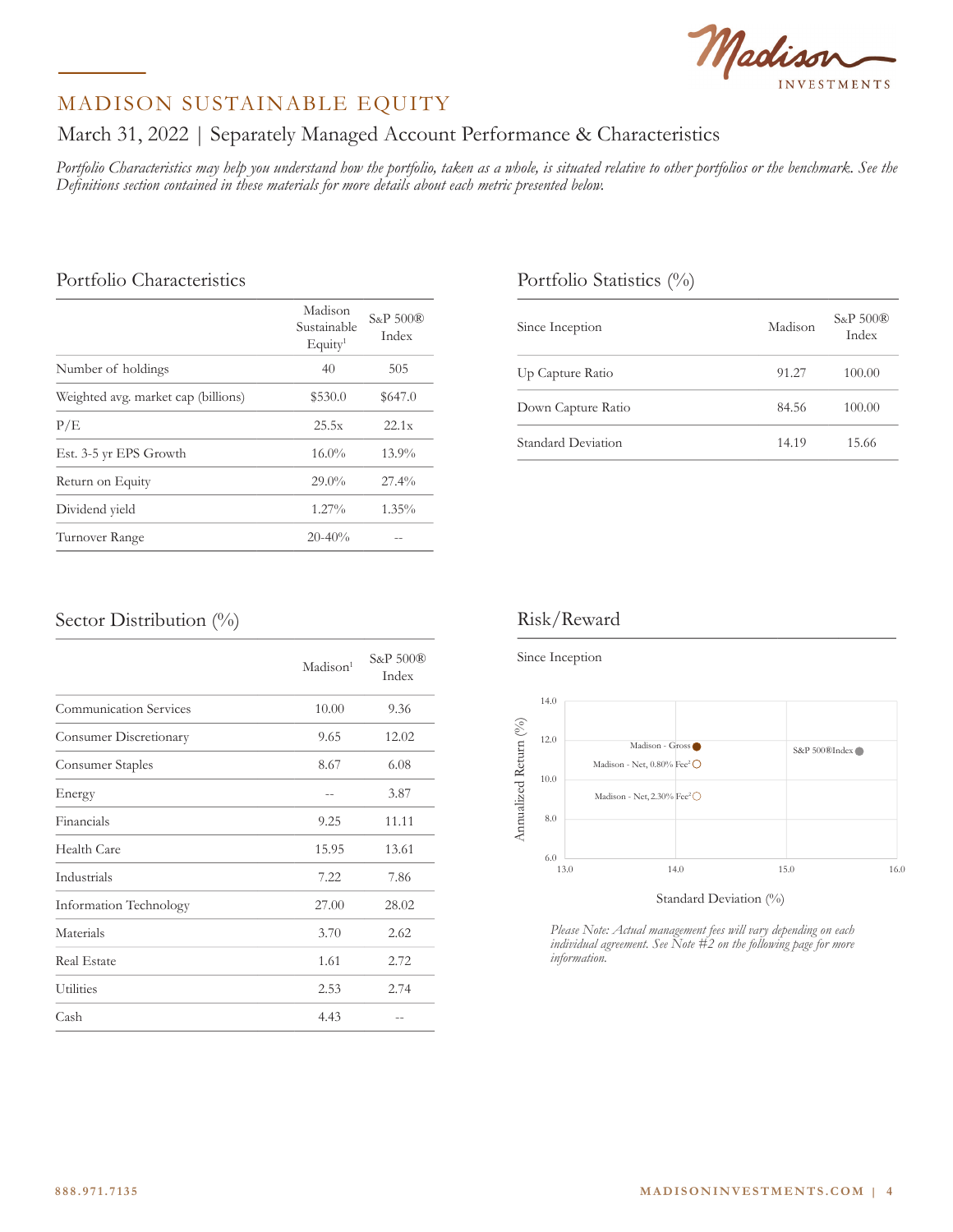

## March 31, 2022 | Separately Managed Account Performance & Characteristics

*Portfolio Performance may help you understand how the portfolio, taken as a whole, is situated relative to other portfolios or the benchmark. See the Definitions section contained in these materials for more details about each metric presented below.*

#### Trailing Returns (%)

|                         |         | Net of Fee Performance <sup>2</sup> |           |         |
|-------------------------|---------|-------------------------------------|-----------|---------|
|                         | Gross   | $0.80\%$ fee                        | 2.30% fee | Index   |
| <b>QTD</b>              | $-6.47$ | $-6.66$                             | $-7.02$   | $-4.60$ |
| <b>YTD</b>              | $-6.47$ | $-6.66$                             | $-7.02$   | $-4.60$ |
| $1$ -Year <sup>*</sup>  | 15.84   | 14.95                               | 13.29     | 15.65   |
| $3$ -Year <sup>*</sup>  | 19.44   | 18.51                               | 16.78     | 18.92   |
| 5-Year*                 | 17.20   | 16.29                               | 14.59     | 15.99   |
| $10$ -Year <sup>*</sup> | 14.69   | 13.79                               | 12.11     | 14.64   |
| Since Inception*        | 11.69   | 10.81                               | 9.17      | 11.45   |

*\*Figures are annualized.*

#### Annual Total Returns (%)

|      |         | Net of Fee Performance <sup>2</sup> |           |         |
|------|---------|-------------------------------------|-----------|---------|
|      | Gross   | $0.80\%$ fee                        | 2.30% fee | Index   |
| 2012 | 13.49   | 12.59                               | 10.92     | 16.00   |
| 2013 | 29.29   | 28.30                               | 26.45     | 32.39   |
| 2014 | 12.55   | 11.64                               | 9.96      | 13.69   |
| 2015 | 3.14    | 2.33                                | 0.82      | 1.38    |
| 2016 | 8.74    | 7.87                                | 6.24      | 11.96   |
| 2017 | 21.49   | 20.53                               | 18.76     | 21.83   |
| 2018 | $-0.96$ | $-1.74$                             | $-3.19$   | $-4.38$ |
| 2019 | 31.24   | 30.23                               | 28.33     | 31.49   |
| 2020 | 21.22   | 20.28                               | 18.54     | 18.40   |
| 2021 | 29.46   | 28.46                               | 26.61     | 28.71   |

*2. Net returns are reduced by two separate annual model fees, the first is an annual non-bundled fee of 0.80% representing the highest fee within the product's standard fee schedule, deducted quarterly in arrears for periods prior to January 1, 2022 and deducted monthly in arrears for periods beginning January 1, 2022, and the second is an annual model bundled fee of 2.30%, deducted quarterly in arrears for periods prior to January 1, 2022 and deducted monthly in arrears for periods beginning January 1, 2022. Due to variances between wrap/UMA programs, multiple net returns are presented to show two possible outcomes at different total annual model fee rates. The model bundled fee represents a fee charged to clients and combines Madison's management fee plus a maximum advisor fee. Actual fees will vary depending on each individual agreement, so clients should consult their advisor for actual fees. See each entity's Part 2A Disclosure Brochure for more information. Actual returns may vary depending on a particular account's inception date, trading platform and trading discretion. Any differences in the timing of trades may result in various performance outcomes for Madison's separately managed accounts versus model manager accounts.*

#### Experienced Management

**Maya Bittar, CFA Portfolio Manager** Industry start 1986

#### **Dave Geisler Portfolio Manager** Industry start 2004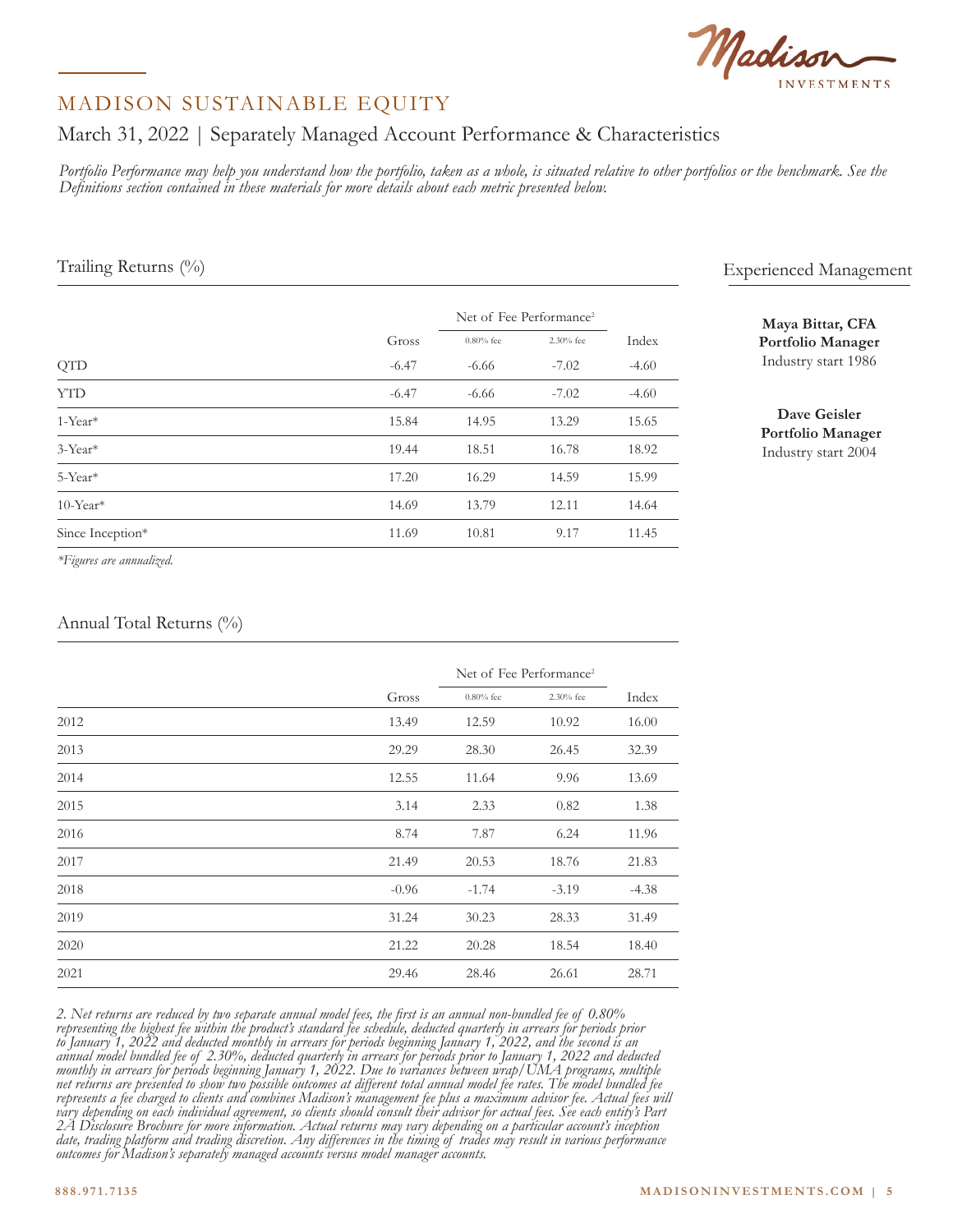# DISCLOSURES & DEFINITIONS

#### **12/31/2021 to 3/31/2022**

| Top Contributors to Return    | Average<br>Weight $(\%)$ | Contribution to<br>Relative Return (%) | <b>Bottom Contributors</b> |                       | Contribut<br><b>Relative Ret</b> |
|-------------------------------|--------------------------|----------------------------------------|----------------------------|-----------------------|----------------------------------|
| Progressive Corporation       | 2.91                     | 0.38                                   | Home Depot, Inc.           | Weight $(\%)$<br>2.63 | $-0.42$                          |
| Bristol-Myers Squibb Company  | 2.27                     | 0.36                                   | TE Connectivity Ltd.       | 2.43                  | $-0.34$                          |
| Eli Lilly and Company         | 3.06                     | 0.22.                                  | BlackRock. Inc.            |                       | $-0.30$                          |
| Becton, Dickinson and Company | 2.39                     | 0.21                                   | Accenture Plc Class A      | 2.36                  | $-0.28$                          |
| Costco Wholesale Corporation  | 3.83                     | 0.20                                   | Lowe's Companies, Inc.     | 2.02                  | $-0.28$                          |

1. Information is based on a model portfolio which is intended to provide a general illustration of the investment strategy. Individual provide a general mascration of the investment state<br>client portfolios in the program may vary. **12/31/2021 to 3/31/2022**

All or some of the information is presented as "supplemental All or some of the information is presented as "supplemental<br>
information" included as part of the GIPS® Report for the Madison<br> **Examplemental** and described herein are not  $S$ ustainable Equity Composite on the following page, which must  $S_{\text{true}}$  and  $S_{\text{true}}$  and  $S_{\text{true}}$  and  $S_{\text{true}}$  and  $S_{\text{true}}$  and  $S_{\text{true}}$  and  $S_{\text{true}}$  and  $S_{\text{true}}$  and  $S_{\text{true}}$  and  $S_{\text{true}}$  and  $S_{\text{true}}$  and  $S$ be included with this material. Unless otherwise noted, references to "Madison" are to that composite and references to inception date refer to performance since  $3/31/2008$ . GIPS® is a registered trademark all security recommendations made within the past year. of CFA Institute. CFA Institute does not endorse or promote this This piece is not intended to provide investment advice direct organization, nor does it warrant the accuracy or quality of the content contained herein. De included with this material. Unless otherwise noted, references to buy of sen, and is not a solidiation for broadinge services. Madison" are to that composite and references to inception date refer Upon request, Madison may furnish to the client or institution

Indices are unmanaged. An investor cannot invest directly in an index. They are shown for illustrative purposes only, and do not represent the I hey are shown for inustrative purposes only, and do not represent the performance of any specific investment. Index returns do not include any expenses, fees or sales charges, which would lower performance. 11**1** to 31 and 31 and 31 appearance s

Prior to 2022, this strategy was known as Madison Disciplined Equity. advisory account. Investment advisory fees are described in o Since its inception, the portfolio has placed an emphasis on strong disclosure brochure. corporate governance, but recently it has evolved to incorporate a Que expectation is that investors will perficient in market are broader set of sustainability factors. Corporate governance, but recently it has evolved to incorporate a<br>Droader set of sustainability factors.

Trailing returns are considered "preliminary" as of the date of this piece. Portfolio data is as of the date of this piece unless otherwise noted.

#### Risk

All investing involves risks including the possible loss of principal. There can be no assurance the portfolios will achieve their investment objectives. The portfolios may invest in equities which are subject to market volatility. Equity risk is the risk that securities held by the portfolio will fluctuate in value due to general market or economic conditions, perceptions regarding the industries in which the issuers of securities held by the portfolio participate, and the particular circumstances and performance of particular companies whose securities the portfolio holds. In addition, while broad market measures of common stocks have historically generated higher average returns than fixed income securities, common stocks have also experienced significantly more volatility in those returns.

The strategy follows a sustainable investment approach by investing in companies that embed sustainability in their overall strategy and demonstrate adherence to sustainable business practices. In pursuing such a strategy, the strategy may forgo opportunities to gain exposure to certain companies, industries or sectors, and may be overweight or underweight in certain industries or sectors relative to its benchmark index, which may cause the strategy's performance to be more or less sensitive to developments affecting those sectors. In addition, since sustainable investing takes into consideration factors beyond traditional financial analysis, the investment opportunities for the strategy may be limited at times. Sustainability related information provided by issuers and third parties, upon which the portfolio managers may rely, continues to develop, and may be incomplete, inaccurate, use different methodologies, or be applied differently across companies and industries. Madison's framework of sustainable investing will vary from other managers. Further, the regulatory landscape for sustainable investing in the United States is still developing and future rules and regulations may require the strategy to modify or alter its investment process. Similarly, government policies incentivizing companies to engage in sustainable practices may fall out of favor, which could potentially limit the strategy's investment universe. There is also a risk that the companies identified through the investment process may fail to adhere to sustainable business practices, which may result in the strategy selling a security when it might otherwise be disadvantageous to do so.

Please consult with your financial advisor to determine your risk tolerance and investment objectives.

It should not be assumed that recommendations made in the future will be profitable or will equal the performance of the securities in this list.

**888.971.7135 MADISONINVESTMENTS.COM | 6** Holdings may vary depending on account inception date, objective,



| Average<br>Weight (%) | Contribution to<br>Relative Return (%) | <b>Bottom Contributors</b> | Average<br>Weight $(\%)$ | Contribution to<br>Relative Return (%) |
|-----------------------|----------------------------------------|----------------------------|--------------------------|----------------------------------------|
| 2.91                  | 0.38                                   | Home Depot, Inc.           | 2.63                     | $-0.42$                                |
| 2.27                  | 0.36                                   | TE Connectivity Ltd.       | 2.43                     | $-0.34$                                |
| 3.06                  | 0.22                                   | BlackRock, Inc.            | 2.71                     | $-0.30$                                |
| 2.39                  | 0.21                                   | Accenture Plc Class A      | 2.36                     | $-0.28$                                |
| 3.83                  | 0.20                                   | Lowe's Companies, Inc.     | 2.02                     | $-0.28$                                |

cash flows, market volatility, and other variables. Any securities identified and described herein do not represent all of the securities purchased or sold, and these securities may not be purchased for a new account. There is no guarantee that any securities transactions dentified and described herein were, or will be profitable. Any<br> **Report for the Madison** identified and described herein were, or will be profitable. Any relatived and described herein were, or will be profitable. This securities identified and described herein are not a recommendation to buy or sell, and is not a solicitation for brokerage services.

> Upon request, Madison may furnish to the client or institution a list of all security recommendations made within the past year.

This piece is not intended to provide investment advice directly to investors. Opinions stated are informational only and should not be taken as investment recommendation or advice of any kind whatsoever (whether impartial or otherwise).

Fig. and do not represent the advisory fees Four returns do not reflect the deduction of investment dex returns do not include advisory fees Your returns will be reduced by advisory fees and other index returns do not include<br> **Weight (Weight (Weight Construct)** advisory fees. Your returns will be reduced by advisory fees and other iny expenses, rees or sales charges, which would lower performance. expenses that may be incurred in the management of your investment advisory account. Investment advisory fees are described in our disclosure brochure.

> during bull markets and be protected during bear markets compared with investors in portfolios holding more speculative and volatile securities. There is no assurance that these expectations will be realized.

#### Definitions

Wtd. Avg. Market Cap measures the size of the companies in which the portfolio invests. Market capitalization is calculated by multiplying the number of a company's shares outstanding by its price per share. P/E: price-to-earnings ratio (P/E ratio) is the ratio for valuing a company that measures its current share price relative to its per-share earnings (EPS). Est. 3-5 yr EPS Growth: Earnings per share (EPS) is calculated as a company's profit divided by the outstanding shares of its common stock. The resulting number serves as an indicator of a company's profitability. Estimated 3-5 year price-to-earnings is a version of the ratio of price-to-earnings  $(\dot{P}/E)$  that uses forecasted earnings for the P/E calculation. Return on Equity (ROE) is a measure of financial performance calculated by dividing net income by shareholders' equity. Dividend Yield: the portfolio's weighted average of the underlying portfolio holdings (as of 12/31/2019) and not the yield of the portfolio. Portfolio Turnover: a measure of the trading activity in an investment portfolio—how often securities are bought and sold by a portfolio. The range represents the typical turnover of the portfolio.

"Madison" and/or "Madison Investments" is the unifying tradename of Madison Investment Holdings, Inc., Madison Asset Management, LLC ("MAM"), and Madison Investment Advisors, LLC ("MIA"), which also includes the Madison Scottsdale office. MAM and MIA are registered as investment advisers with the U.S. Securities and Exchange Commission. Madison Funds are distributed by MFD Distributor, LLC. MFD Distributor, LLC is registered with the U.S. Securities and Exchange Commission as a broker-dealer and is a member firm of the Financial Industry Regulatory Authority. The home office for each firm listed above is 550 Science Drive, Madison, WI 53711. Madison's tollfree number is 800-767-0300.

Any performance data shown represents past performance. Past performance is no guarantee of future results.

Non-deposit investment products are not federally insured, involve investment risk, may lose value and are not obligations of, or guaranteed by, any financial institution. Investment returns and principal value will fluctuate.

Although the information in this report has been obtained from sources that the firm believes to be reliable, we do not guarantee its accuracy, and any such information may be incomplete or condensed. All opinions included in this report constitute the firm's judgment as of the date of this report and are subject to change without notice. This report is for informational purposes only and is not intended as an offer or solicitation with respect to the purchase or sale of any security.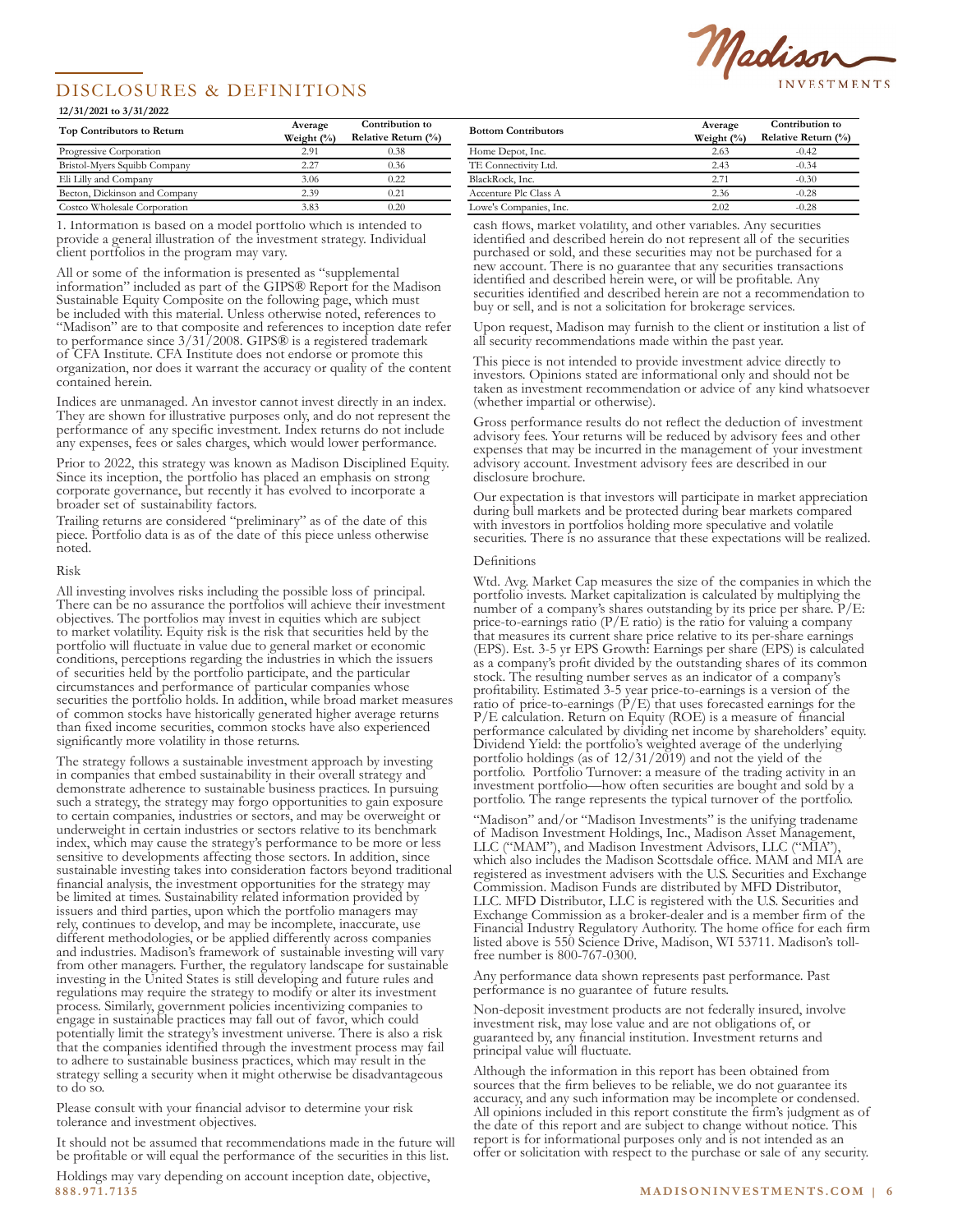#### MADISON SUSTAINABLE EQUITY COMPOSITE GIPS COMPOSITE REPORT

|             |                                       | <b>Composite Assets</b>  |                                        |                           | <b>Annual Performance Results</b>     |                                |              |                                |                                                                                    |                                                                                    |                                                    |
|-------------|---------------------------------------|--------------------------|----------------------------------------|---------------------------|---------------------------------------|--------------------------------|--------------|--------------------------------|------------------------------------------------------------------------------------|------------------------------------------------------------------------------------|----------------------------------------------------|
| Year<br>End | Total<br>Firm<br>Assets<br>(millions) | <b>USD</b><br>(millions) | <b>Number</b><br>οf<br><b>Accounts</b> | Composite<br><b>Gross</b> | Composite<br><b>Net</b><br>$(0.80\%)$ | Composite<br>Net<br>$(2.30\%)$ | S&P<br>500   | Composite<br><b>Dispersion</b> | Composite<br>3-Yr.<br>Annualized<br>Ex-Post<br><b>Standard</b><br><b>Deviation</b> | Index 3-Yr.<br><b>Annualized</b><br>Ex-Post<br><b>Standard</b><br><b>Deviation</b> | $%$ of<br><b>Bundled</b><br>Fee<br><b>Accounts</b> |
| 2021        | 19,129                                | 364                      | 219                                    | 29.46%                    | 28.46%                                | 26.61%                         | 28.71%       | 0.8%                           | 14.39%                                                                             | 17.17%                                                                             | 1.65%                                              |
| 2020        | 14,498                                | 210                      | 141                                    | 21.22%                    | 20.28%                                | 18.54%                         | 18.40%       | 0.7%                           | 14.83%                                                                             | 18.53%                                                                             | 1.31%                                              |
| 2019        | 13,993                                | 183                      | 137                                    | 31.24%                    | 30.23%                                | 28.33%                         | 31.49%       | 0.9%                           | 9.75%                                                                              | 11.93%                                                                             | 87.57%                                             |
| 2018        | 12,895                                | 46                       | 61                                     | $-0.96%$                  | $-1.74%$                              | $-3.19%$                       | $-4.38%$     | 0.3%                           | 9.30%                                                                              | 10.80%                                                                             | 0%                                                 |
| 2017        | 13,761                                | 154                      | 146                                    | 21.49%                    | 20.53%                                | 18.76%                         | 21.83%       | 0.7%                           | 8.68%                                                                              | 9.92%                                                                              | 0%                                                 |
| 2016        | 13.312                                | 141                      | 148                                    | 8.74%                     | 7.87%                                 | 6.24%                          | 11.96%       | 0.3%                           | 9.28%                                                                              | 10.59%                                                                             | 0%                                                 |
| 2015        | 13,030                                | 119                      | 139                                    | 3.14%                     | 2.33%                                 | 0.82%                          | 1.38%        | 0.4%                           | 9.12%                                                                              | 10.48%                                                                             | 0%                                                 |
| 2014        | 13,953                                | 112                      | 125                                    | 12.55%                    | 11.64%                                | 9.96%                          | 13.69%       | 0.5%                           | 7.86%                                                                              | 8.98%                                                                              | 0%                                                 |
| 2013        | 12,112                                | 95                       | 99                                     | 29.29%                    | 28.30%                                | 26.45%                         | 32.39%       | 0.7%                           | 9.88%                                                                              | 11.94%                                                                             | 0%                                                 |
| 2012        | 6,984                                 | 56                       | 81                                     | 13.49%                    | 12.59%                                | 10.92%                         | 16.00%       | 0.4%                           | 13.38%                                                                             | 15.09%                                                                             | 0%                                                 |
| 2011        | 7,320                                 | 44                       | 76                                     | 3.14%                     | 2.34%                                 | 0.85%                          | 2.11%        | 0.6%                           | 17.73%                                                                             | 18.70%                                                                             | 0%                                                 |
| 2010        | 7,349                                 | 47                       | 65                                     | 10.38%                    | 9.52%                                 | 7.91%                          | 15.06%       | N.A.                           | ۰                                                                                  |                                                                                    | 0%                                                 |
| 2009        | 6.766                                 | 3                        | Five or fewer                          | 33.84%                    | 32.79%                                | 30.85%                         | 26.46%       | N.A.                           | $\overline{\phantom{0}}$                                                           | $\overline{\phantom{a}}$                                                           | 0%                                                 |
| 2008        | 5,282                                 |                          | Five or fewer                          | $-28.17\%$ *              | $-28.62\%$ *                          | $-29.47\%$ *                   | $-30.43\%$ * | N.A.                           | ۰                                                                                  | $\blacksquare$                                                                     | 0%                                                 |

Assets above are rounded to the nearest million

\*Partial year performance. Composite inception date of 3/31/2008.

N.A. - Information is not statistically meaningful due to an insufficient number of portfolios in the composite for the entire year

**As of December 31, 2021, total assets under advisement in this strategy are \$565 million encompassing bundled fee accounts, non-bundled fee accounts and non-discretionary accounts which do not include any model-traded assets. This is presented as supplemental information.** 

**Sustainable Equity Composite** contains fully discretionary non-bundled and bundled fee large cap equity accounts. The composite strategy is focused on companies with durable growth<br>and substantial competitive advantages, S&P 500 GICS but may have zero exposure in some of the smaller sectors. Accounts are managed taking client tax implications into consideration, not all of which will be the same for *accounts in the composite. The portfolios may invest in equities which are subject to market volatility. Equity risk is the risk that securities held by the portfolio will fluctuate in value due to general market or economic conditions, perceptions regarding the industries in which the issuers of securities held by the portfolio participate, and the particular circumstances and performance of particular companies whose securities the portfolio holds. In addition, while broad market measures of common stocks have historically generated higher average returns than fixed income securities, common stocks have also experienced significantly more volatility in those returns. Large Cap investing is based on the expectation of positive price performance due to continued earnings growth or anticipated changes in the market or within the company itself. However, if a company fails to meet that expectation or anticipated changes*  do not occur, its stock price may decline. For comparison purposes the composite is measured against the S&P 500 Index which is a large-cap index which measures the performance of *a representative sample of 500 leading companies in leading industries in the U.S. Results presented prior to the 10/1/2011 composite redefinition reflect stricter restrictions on the sector*  weightings to (+/- 1%) of the S&P 500 GICS sector allocations. This composite was redefined to remove the strict sector constraints in order to allow more flexibility in managing the accounts in this strategy. Prior to 1/1/2019, the composite was named Disciplined Equity Private Wealth Composite. Effective November 1, 2019, the composite was redefined to begin *including both non-bundled and bundled fee accounts. Prior to 1/1/2022, the composite was named Disciplined Equity Composite.* 

For the purposes of GIPS compliance and the determination of total assets under management, the Firm is defined as Madison. Madison represents Madison Investment Advisors, LLC ("MIA") and Madison Asset Management, LLC ("MAM"), two investment advisers under common control registered with the U.S. Securities and Exchange Commission pursuant to the Investment Advisers Act of 1940. (Registration does not imply a certain level of skill or training.) Prior to December 1, 2010, the Firm's composites were maintained by Madison Investment Advisors, Inc. ("MIA Inc."). On November 30, 2010, pursuant to a corporate reorganization that involved no change of control or personnel relating to account composite management, all composite accounts managed by MIA Inc. were transferred to MIA and performance information for periods prior to December 1, 2010 refer to this composite as managed by MIA Inc. During the first quarter of 2013, MIA and its parent company, MAM (also a registered investment adviser), began the process of eliminating the distinction between accounts and products managed by the two companies. Because MIA and MAM share all resources and personnel at their mutual Wisconsin office location and because there is no longer a brand or line of business distinction between products and services offered by the two registered investment advisers, for periods after March 31, 2013, the collective definition of the firm (Madison) includes accounts and assets managed by MAM and MIA. However, the firm does not claim compliance with the GIPS standards for assets and accounts managed by MAM prior to April 1, 2013. As of December 31, 2013, Madison Scottsdale, LC ("Scottsdale"), another registered investment adviser under common control with MIA, merged its assets into, and became part of, MIA and subsequently those assets became part of the firm (Madison). The transaction resulted in no change to the resources or personnel as the sole purpose of this change was to simplify Madison's legal corporate structure. Prior to January 1, 2014, Scottsdale did not claim GIPS compliance and no performance for composites formally maintained by Scottsdale are contained in this performance presentation or included in the definition of the firm (Madison). \*As of October 30, 2020, Hansberger Growth Investors, LP ("HGI LP"), an affiliated registered investment adviser under common control with MIA, consolidated its assets into MIA, and subsequently those assets became part of the firm (Madison). The transaction resulted in no change to the resources or personnel as the sole purpose of this change was to simplify the legal corporate structure. Prior to October 30, 2020, HGI LP claimed GIPS® compliance and all composite accounts managed by HGI LP were transferred to MIA and performance information for periods prior to October 30, 2020 refer to those composites as managed by HGI LP. On June 11, 2021, Madison acquired the fixed income management assets of Reinhart Partners, Inc. ("Reinhart"), an unaffiliated registered investment adviser, and subsequently those assets became part of the firm (Madison). The Investment Team of Reinhart, who were responsible for composite performance prior to June 11, 2021, joined Madison on that date and continue to manage the Reinhart Fixed Income Strategies. A list of composite descriptions and a list of broad distribution pooled funds are available upon request.

Madison claims compliance with the Global Investment Performance Standards (GIPS®) and has prepared and presented this report in compliance with the GIPS standards. The firm, as defined above, has been independently verified for the periods January 1, 1991 through December 31, 2020. A copy of the verification report is available upon request. A firm that claims compliance with the GIPS standards must establish policies and procedures for complying with all the applicable requirements of the GIPS standards. Verification provides assurance on whether the firm's policies and procedures related to composite and pooled fund maintenance, as well as the calculation, presentation, and distribution of performance, have been designed in compliance with the GIPS standards and have been implemented on a firm-wide basis. Verification does not provide assurance on the accuracy of any specific performance report. GIPS® is a registered trademark of CFA Institute. CFA Institute does not endorse or promote this organization, nor does it warrant the accuracy or quality of the content contained herein.

Results are based on fully discretionary accounts under management, including those accounts no longer with the firm. Composite policy requires the temporary removal of any portfolio incurring a client-initiated significant cash inflow or outflow of greater than 75% of portfolio assets. Past performance is not indicative of future results.

The U.S. Dollar is the currency used to express performance. Time-weighted returns are presented gross and net of management fees and include the reinvestment of all income. Gross returns, from inception thru 10/31/19, are stated gross of all fees and have been reduced by transaction costs. For the periods beginning 11/1/19, the non-bundled fee accounts generally have gross returns which are stated gross of all fees and have been reduced by transaction costs, but some of these accounts are no longer being charged transaction costs. Therefore, for the accounts with zero transaction costs gross returns reflect pure gross returns which are stated gross of all fees and have not been reduced by transaction costs. The bundled fee accounts reflect pure gross returns which are stated gross of all fees and have not been reduced by transaction costs. The pure gross returns are supplemental information. Net returns are reduced by two separate fees, the first is an annual model bundled fee of 2.30%, deducted quarterly in arrears for periods prior to 1/1/22 and deducted monthly in arrears for periods beginning 1/1/22, and the second is an annual non-bundled fee of 0.80% representing the highest fee within the product's standard fee schedule, deducted quarterly in arrears for periods prior to 1/1/22 and deducted monthly in arrears for periods beginning 1/1/22. Bundled fees could include Madison's portfolio management fee, as well as all charges for trading costs, custody, other administrative fees and any third-party manager fees. Actual returns may vary depending on a particular account's trading platform and trading discretion. Any differences in the timing of trades may result in various performance outcomes for Madison's separately managed accounts versus model manager accounts. Actual returns will be reduced by investment advisory fees and other expenses that may be incurred in the management of the account. The collection of fees produces a compounding effect on the total rate of return net of management fees. As an example, the effect of investment management fees on the total value of a client's portfolio assuming (a) quarterly fee assessment, (b) \$1,000,000 investment, (c) portfolio return of 8% a year, and (d) 1.00% annual investment advisory fee would be \$10,416 in the first year, and cumulative effects of \$59,816 over five years and \$143,430 over ten years. The annual composite dispersion presented is an equal-weighted standard deviation calculated using the annual gross returns of the accounts in the composite for the entire year.